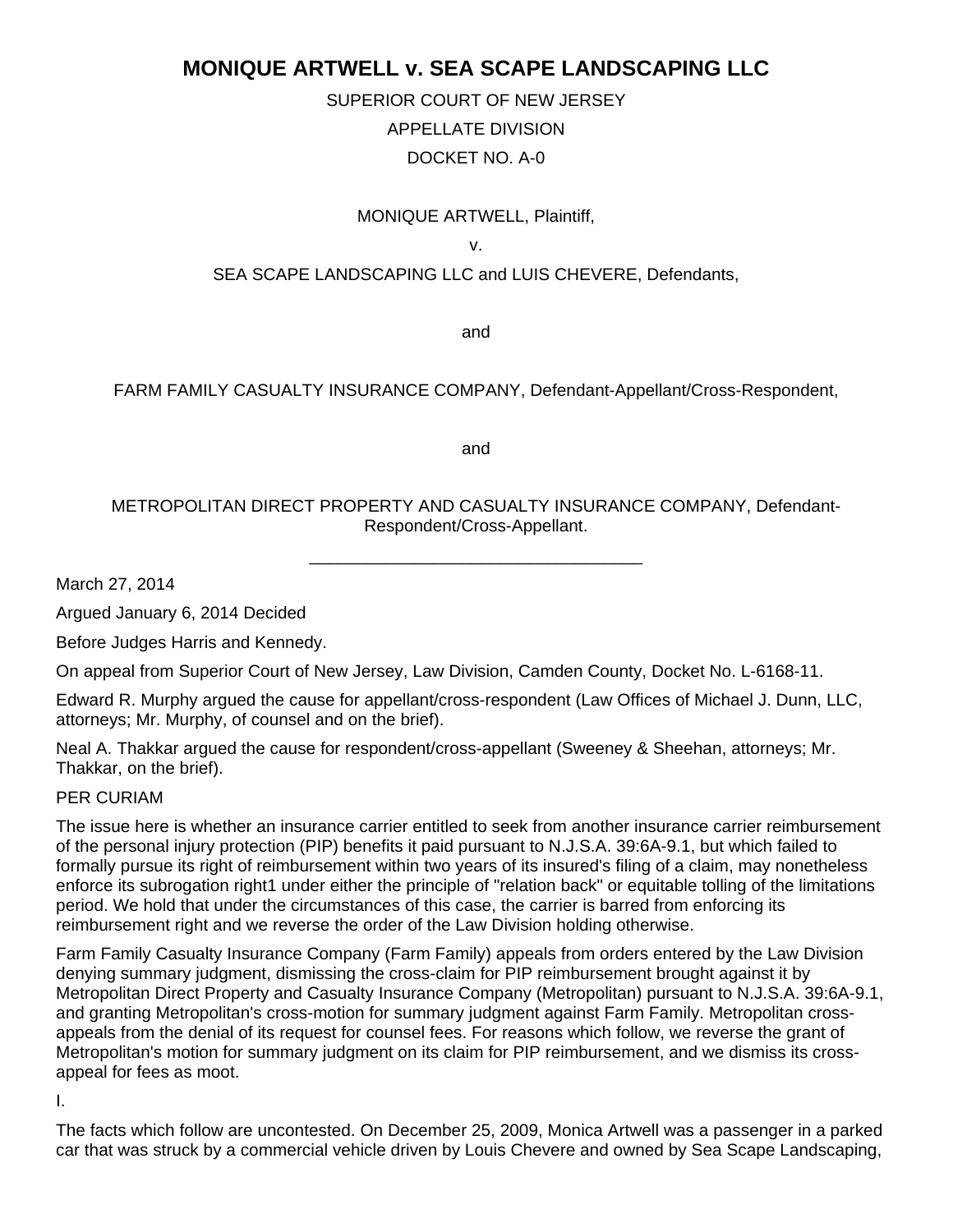LLC. Artwell was injured by the collision and on January 8, 2010, submitted a PIP claim to Metropolitan, the insurance carrier for the car in which she had been seated at the time of the accident. A little over a month later, Metropolitan wrote to Farm Family, the insurance carrier for the Sea Scape vehicle, inquiring about the status of its "subrogation claim." On February 23, 2010, Farm Family wrote back and denied Metropolitan's claim, stating: "After reviewing the loss facts, we are unable to provide coverage for this loss as the person driving our insured's vehicle did not have permission to use the vehicle."

On January 13, 2011, Metropolitan again wrote to Farm Family asking to be notified of "any settlement with our insured because we are entitled to reimbursement from Sea Scape Landscaping under the provisions of the NJ No-Fault Law." Farm Family did not respond.

On December 13, 2011, Artwell filed a complaint in the Law Division against Sea Scape, Chevere, Metropolitan, and Farm Family. The complaint asserted a claim for personal injury against Sea Scape and Chevere, as well as bad faith claims and a claim for uninsured motorist benefits against Metropolitan, and a claim for a declaratory judgment for coverage against Farm Family. Metropolitan was served with process through certified mail on January 6, 2012, and filed its answer to the complaint on April 10, 2012. Metropolitan also asserted a cross-claim against Farm Family for a declaration of coverage and stated that Farm Family's "wrongful denial" of coverage damaged Metropolitan by requiring it to defend an uninsured motorist claim and by "interfering" with its statutory right to PIP reimbursement.

Farm Family never answered the complaint, but "resolved" the permissive use issue and settled with Artwell in June 2012. Thereafter, counsel for Metropolitan wrote to Farm Family to inquire if it was interested in settling Metropolitan's reimbursement claim. Farm Family responded that it would agree to "arbitrate" but was "not willing to waive any of our defenses, such as the statute of limitations."

Unable to reach a settlement, Farm Family filed an answer to Metropolitan's cross-claim on November 1, 2012, raising, among other things, an affirmative defense based upon the statute of limitations. Thereafter, Farm Family filed a motion for summary judgment to dismiss Metropolitan's cross-claim, and Metropolitan filed a cross-motion for summary judgment and counsel fees.

The motion judge found the "relation back theory applies" and, apparently relying upon De Sisto v. City of Linden, 80 N.J. Super. 398 (Law Div. 1963), held that summary judgment should be entered for Metropolitan on its claim for reimbursement under N.J.S.A. 39:6A-9.1 because "Farm Family was aware of the nature of the claims that would be brought against it." In his order, the motion judge "declared that the statute of limitations does not apply." The judge also denied Metropolitan's application for counsel fees under Rule 4:42-9(a)(6) because he determined that fees were not "appropriate." This appeal and cross-appeal followed.

#### II.

Farm Family argues that the relation-back rule does not apply because Artwell, who filed her complaint within the statute of limitations, never thereafter sought to amend her complaint to assert a PIP claim against Farm Family, and because Metropolitan's cross-claim for statutory reimbursement was filed outside the statute of limitations. Metropolitan argues that Farm Family's "wrongful disclaimer" of coverage precluded it from timely pursuing PIP arbitration because "coverage issues are not arbitrable" and, further, "equitably tolled" the statute of limitations by erecting an artificial barrier to Metropolitan's pursuit of PIP reimbursement.

Whether a cause of action is barred by the statute of limitations is a legal question subject to our de novo review. See Estate of Hainthaler v. Zurich Commercial Ins., 387 N.J. Super. 318, 325 (App. Div.) (citations omitted), certif. denied, 188 N.J. 577 (2006). As we shall explain, there is no question that Metropolitan's crossclaim against Farm Family was filed outside the two-year limitations period applicable to PIP reimbursement claims under N.J.S.A. 39:6A-9.1. The issue before us, therefore, is whether the limitations period was equitably tolled or whether Metropolitan's claim related back to the Artwell complaint.

We begin with a review of some general principles that will guide our analysis. PIP reimbursement is strictly governed by N.J.S.A. 39:6A-9.1. IFA Ins. Co. v. Waitt, 270 N.J. Super 621, 622 (App. Div. 1994). The statute provides, in pertinent part:

a. An insurer . . . paying . . . personal injury protection benefits in accordance with section 4 or section 10 of P.L.1972, c.70 (C.39:6A-4 or 39:6A-10), . . . as a result of an accident occurring within this State, shall, within two years of the filing of the claim, have the right to recover the amount of payments from any tortfeasor who was not, at the time of the accident, required to maintain personal injury protection . . . under the laws of this State . . . .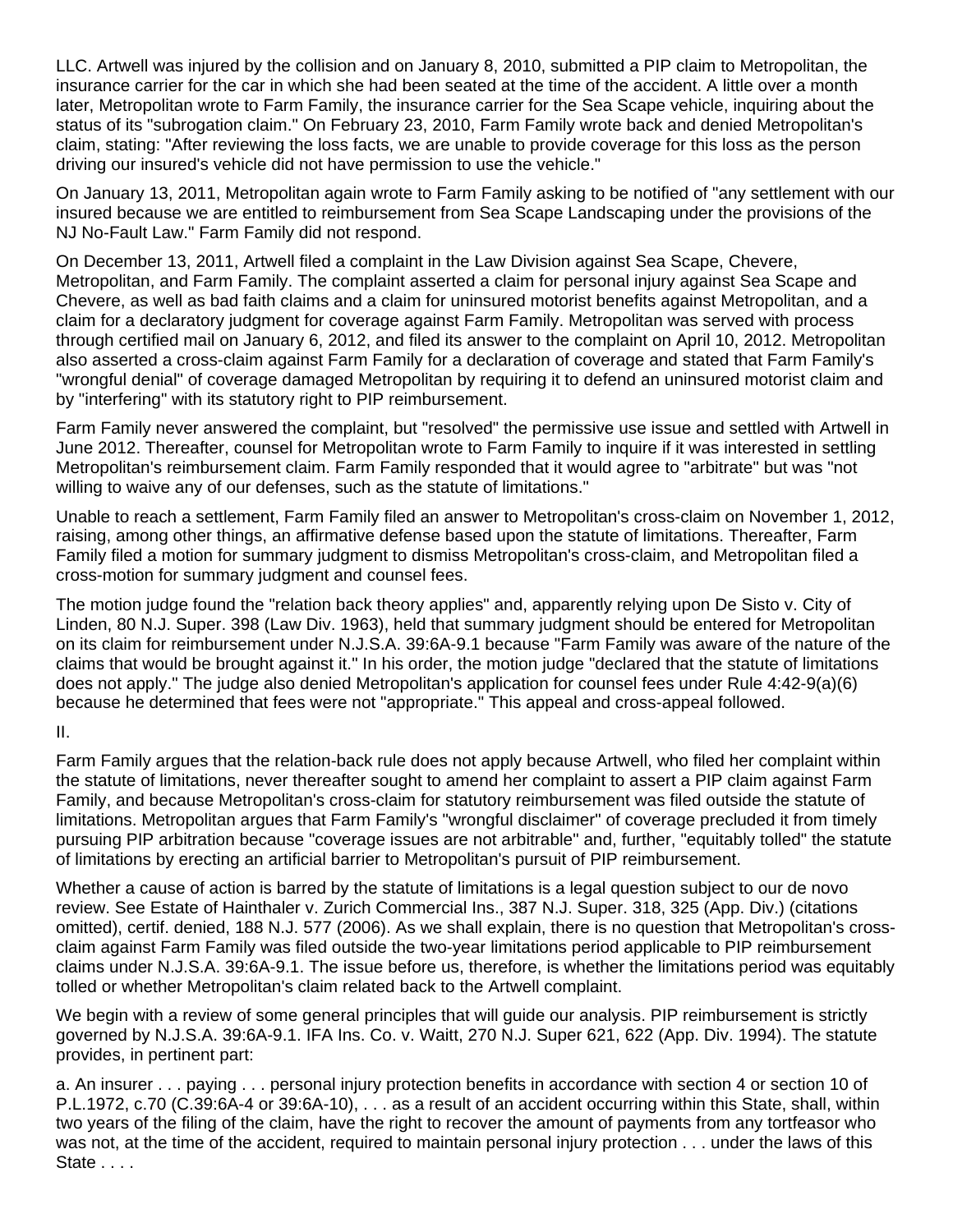b. In the case of an accident occurring in this State involving an insured tortfeasor, the determination as to whether an insurer . . . is legally entitled to recover the amount of payments and the amount of recovery, including the costs of processing benefit claims and enforcing rights granted under this section, shall be made against the insurer of the tortfeasor, and shall be by agreement of the involved parties or, upon failing to agree, by arbitration. . . . 2

# [N.J.S.A. 39:6A-9.1.]

The statute was not among the provisions contained in the original New Jersey Automobile Reparation Reform Act, N.J.S.A. 39:6A-1 to -35. Instead, it was enacted as part of the New Jersey Automobile Insurance Freedom of Choice and Cost Containment Act of 1984. Liberty Mut. Ins. Co. v. Selective Ins. Co., 271 N.J. Super. 454, 458 (App. Div. 1994). Its purpose was to reduce "the cost of insurance for automobile owners and allow[] automobile insurers to recover PIP through reimbursement." State Farm Mut. Auto. Ins. Co. v. Licensed Beverage Ins. Exch., 146 N.J. 1, 9 (1996) (internal citations omitted). "Allowing the PIP carrier to recoup its payments from a commercial liability carrier reduces premiums for private automobile insurance, thus advancing a purpose of N.J.S.A. 39:6A-9.1." Liberty Mut., supra, 271 N.J. Super. at 458.

In N.J. Manufacturers Insurance Group v. Holger Trucking Corp., 417 N.J. Super. 393 (App. Div. 2011), plaintiff (NJM) filed a complaint seeking reimbursement more than two years after its insured first advised NJM of the accident and more than two years after NJM opened a file, assigned it a number, received medical bills and treatment plans, and approved the treatment plan. Id. at 395-96. However, the complaint was filed within two years of the date that NJM received its insured's formal PIP application. Id. at 396. We reviewed the competing arguments as to whether the complaint was timely filed in light of established principles of statutory interpretation and concluded that "it is the submission of the PIP claim form that triggers the two-year limitations period contained in N.J.S.A. 39:6A-9.1." Id. at 400.

A mere request for reimbursement within two years of the filing of a claim for PIP benefits does not satisfy N.J.S.A. 39:6A-9.1. N.J. Auto. Full Ins. Underwriting Ass'n v. Liberty Mut. Ins. Co., 270 N.J. Super. 49, 54 (App. Div. 1994). An insurance company seeking reimbursement from a tortfeasor's insurance company must file a formal demand for arbitration within two years of the filing of the PIP claim; sending mere notice of its claim to the defendant within a two-year period does not constitute a demand for arbitration and does not toll the statute of limitations. Ibid.

N.J.S.A. 39:6A-9.1 provides two means of securing reimbursement for PIP payments: agreement between the parties and arbitration. N.J. Auto. Full Ins. Underwriting Ass'n, supra, 270 N.J. Super at 53. The statutory language reads: "An insurer . . . shall, within two years of the filing of the claim, have the right to recover the amount of payments . . . . [T]he determination [of entitlement to and amount of recovery] . . . shall be by agreement . . . or, upon failing to agree, by arbitration." N.J.S.A. 39:6A-9.1. If an agreement is not reached, the only other way to obtain reimbursement is by arbitration. N.J. Auto. Full Ins. Underwriting Ass'n, supra, 270 N.J. Super. at 53; see also Allstate Ins. Co. v. Universal Underwriters Ins. Co., 330 N.J. Super. 628, 636 (App. Div. 2000). In general, the Legislature intended that these claims not be pursued in the courts but rather through agreement or arbitration. Unsatisfied Claim & Judgment Fund Bd. v. N.J. Mfrs. Ins. Co., 138 N.J. 185, 196-97 (1994); Fireman's Fund Ins. Co. v. N.J. Mfrs. Ins. Co., 341 N.J. Super. 528, 533 (App. Div.), certif. denied, 170 N.J. 211 (2001).

Here, the parties did not reach agreement on eligibility or amount of recovery, so the only way Metropolitan could have complied with the limitations period was to file a demand for arbitration within two years of Artwell's formal PIP application, which was submitted on January 8, 2010. N.J. Auto. Full Ins. Underwriting Ass'n, supra, 270 N.J. Super. at 53-54. Metropolitan, however, did not file a formal request for arbitration within that period, and its cross-claim for reimbursement was not filed until April 20, 2012. Though N.J.S.A. 39:6A-9.1 lacks a court-based reimbursement remedy, the court may still assume jurisdiction to determine if the parties should proceed to arbitration. See State Farm, supra, 146 N.J. at 3-4 (affirming trial court's grant of summary judgment requiring defendant to submit to arbitration of reimbursement claim under N.J.S.A. 39:6A-9.1); see also Hanover Ins. Co. v. Borough of Atlantic Highlands, 310 N.J. Super. 599, 602 (Law Div. 1997), aff'd, 310 N.J. Super. 568 (App. Div.), certif. denied, 156 N.J. 383 (1998). Consequently, while the filing of its cross-claim for reimbursement within two years would have been sufficient to toll the statute, Metropolitan did not do so, and thus its claim is barred unless saved by the relation-back rule or by the principle of equitable tolling.

Rule 4:9-3 provides in relevant part that: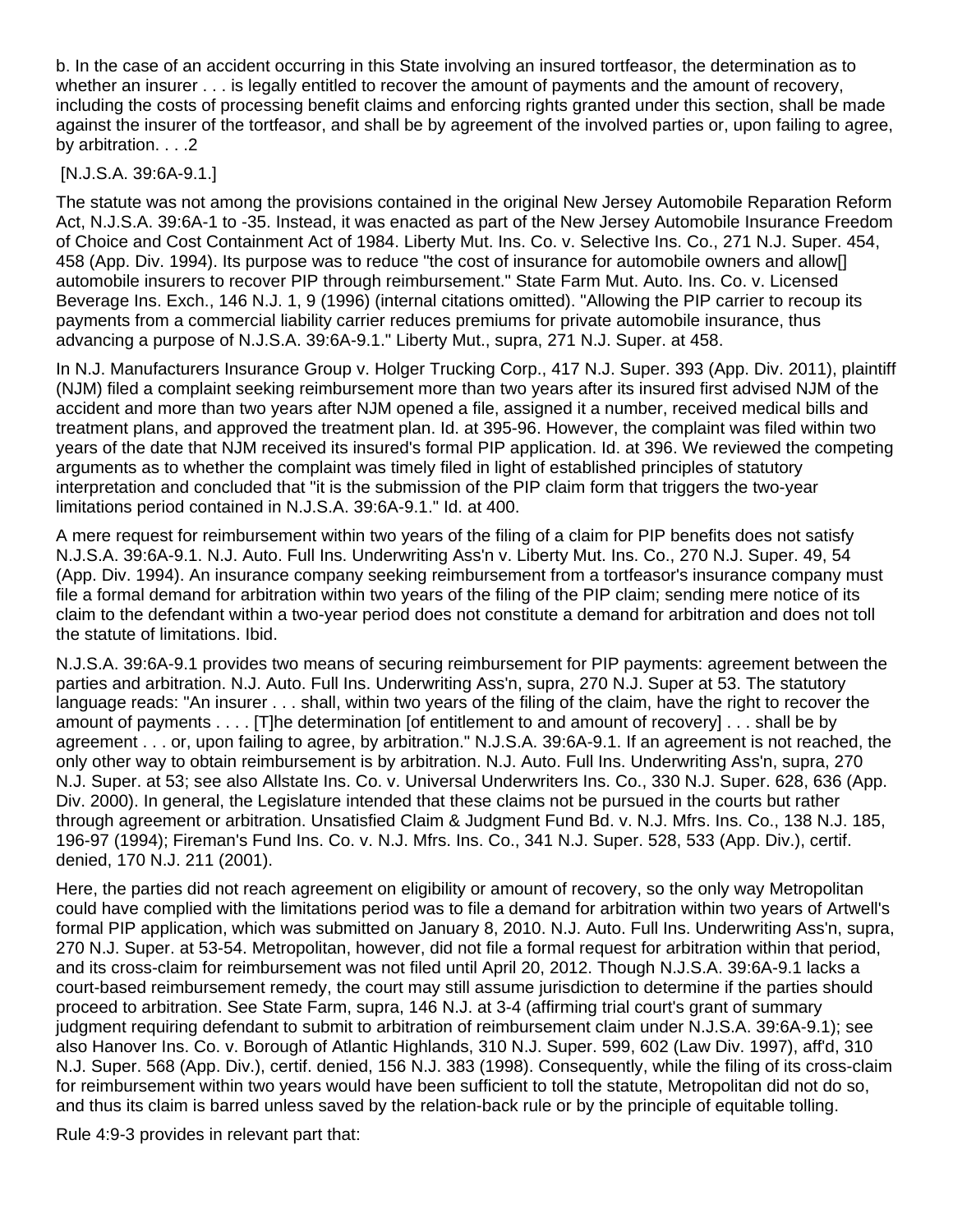Whenever the claim or defense asserted in the amended pleading arose out of the conduct, transaction or occurrence set forth or attempted to be set forth in the original pleading, the amendment relates back to the date of the original pleading . . . . An amendment changing the party against whom a claim is asserted relates back if the foregoing provision is satisfied and, within the period provided by law for commencing the action against the party to be brought in by amendment, that party (1) has received such notice of the institution of the action that the party will not be prejudiced in maintaining a defense on the merits, and (2) knew or should have known that, but for a mistake concerning the identity of the proper party, the action would have been brought against the party to be brought in by amendment.

# [R. 4:9-3.]

As explained by Justice Jacobs in Lawlor v. Cloverleaf Mem'l Park Inc., 56 N.J. 326, 339 (1970), the rule's predecessor was intended to accommodate the policy of repose underlying statutory limitations periods with the essential judicial task of ensuring substantial justice between litigants. Ibid.

Initially, we observe that the rule, on its face, appears to have no application to the case before us on the obvious ground that we are not dealing with an amended pleading. Rather, as we have explained, plaintiff brought timely suit to recover for her personal injury and asserted numerous claims against Metropolitan for bad faith and for failing to provide UM benefits. Plaintiff's cause of action against Farm Family was for a declaration that it was obligated to provide liability coverage to Chevere and Sea Scape. Thereafter, well outside the two-year window prescribed by N.J.S.A. 39:6A-9.1, Metropolitan asserted an independent claim against Farm Family for statutory reimbursement of its PIP payments. The rule ordinarily would not apply in this circumstance. Cf. McGlone v. Corbi, 59 N.J. 86 (1971) (holding that plaintiffs' claims against a third-party defendant impleaded by defendant after the statute of limitations had run was barred, notwithstanding that the action was consolidated with a separate action in which the third-party defendant had been impleaded within the statute of limitations). Nonetheless, we shall consider the precedents relied upon by the motion judge.

We have previously recognized that an amended complaint asserting a claim for damages inadvertently omitted from the original complaint may relate back to the original complaint. In Wimmer v. Coombs, 198 N.J. Super. 184, 186 (App. Div. 1985), relied upon by Metropolitan here, the original complaint filed by a husband and wife in an automobile negligence case asserted only a per quod claim on behalf of the wife even though she and her husband had both suffered personal injuries. Id. at 186. We concluded that the wife's personal injury claim, asserted for the first time in an amended complaint filed after the two-year limitations period had expired, related back to the date of filing of the original complaint. Id. at 189-90. In reaching this conclusion, our opinion by Judge Pressler stated:

In the context of amended pleadings, an accommodation has traditionally been made between the defendant's right to rely on the repose afforded by the statute of limitations and the right of the plaintiff to correct pleading errors or to respond affirmatively to his acquisition of new information respecting his claim. This accommodation is based on the perception that a person who has timely notice of the pendency of an action predicated on his alleged wrongful conduct cannot reasonably object to the late assertion against him of other claims attributable to that conduct provided he is reasonably chargeable with the knowledge that those other claims would have been timely asserted against him but for plaintiff's error or lack of information and provided further that the late assertion does not prejudice him in maintaining his defense. . . .

We are satisfied that this same principle applies to the late assertion of a new and different claim pursuant to R. 4:9-3 and hence that such claims may properly relate back when the defendant is chargeable with reasonable anticipation from the outset of the controversy that that claim would be likely to be made.

# [Id. at 188-89.]

We found in Wimmer that defendant was aware of the wife's personal injury claim and consequently was not prejudiced by assertion of that claim after expiration of the limitation period because his insurance carrier had received information concerning those injuries in pre-suit settlement negotiations. Id. at 190.

In De Sisto v. City of Linden, an amendment to plaintiff's complaint, made after the expiration of the statutory two years, which brought in as an additional party one who had been made a third-party defendant prior to the expiration of the statute, was upheld. De Sisto, supra, 80 N.J. Super. at 406. The court there held that "a new claim based on the same occurrences and the same wrong against an existing party may be asserted when that party has become a party and has been alerted to the claim before the running of the statute." Ibid.